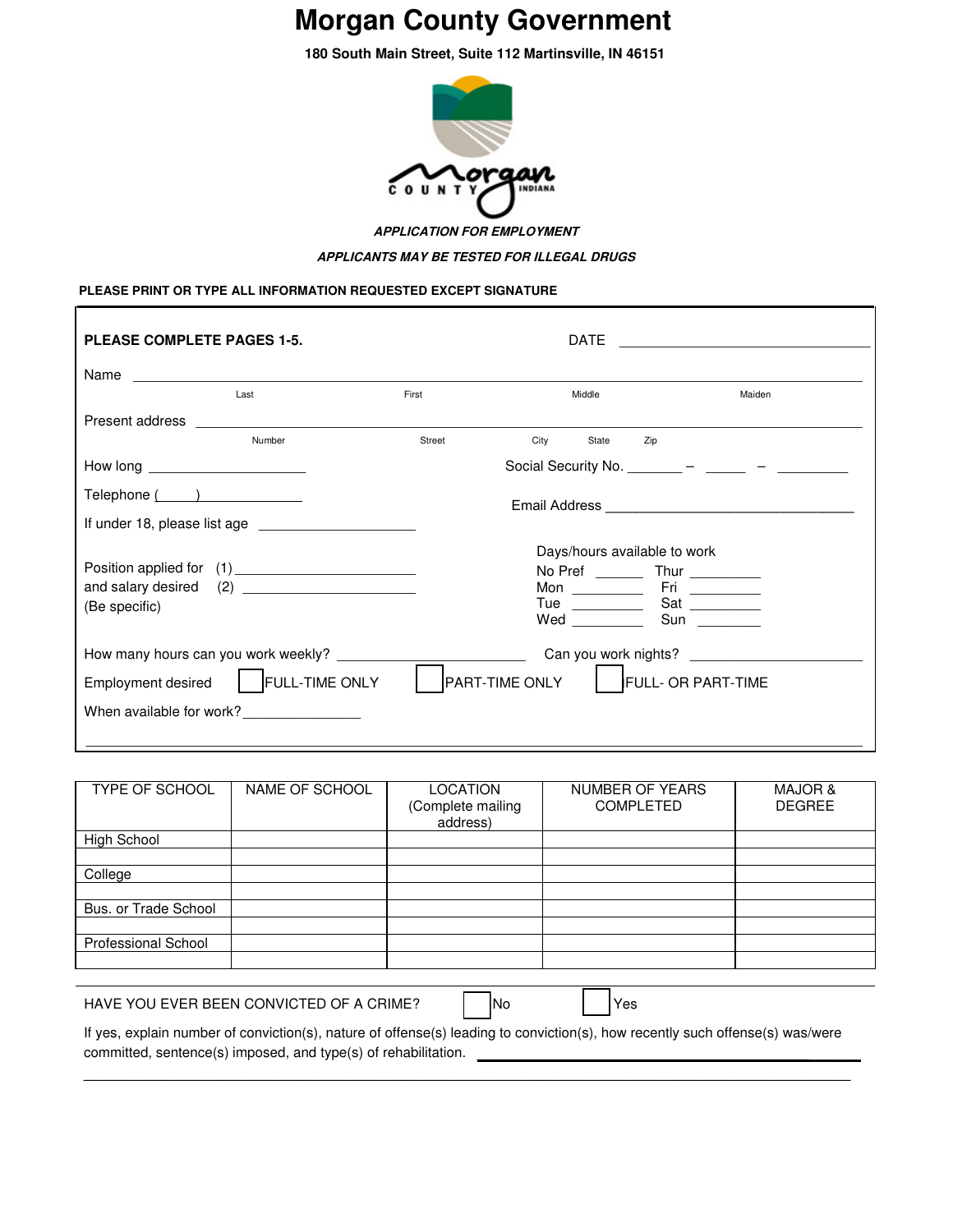| <b>PLEASE PRINT OR TYPE ALL</b><br><b>INFORMATION REQUESTED</b><br><b>EXCEPT SIGNATURE</b>                                 |                                                                                                                                                                                                                                                                                                                                                                                                                                                            |                    |                                |
|----------------------------------------------------------------------------------------------------------------------------|------------------------------------------------------------------------------------------------------------------------------------------------------------------------------------------------------------------------------------------------------------------------------------------------------------------------------------------------------------------------------------------------------------------------------------------------------------|--------------------|--------------------------------|
|                                                                                                                            | <b>APPLICATION FOR EMPLOYMENT</b>                                                                                                                                                                                                                                                                                                                                                                                                                          |                    |                                |
|                                                                                                                            |                                                                                                                                                                                                                                                                                                                                                                                                                                                            |                    |                                |
| DO YOU HAVE A DRIVER'S LICENSE?                                                                                            | Yes   No                                                                                                                                                                                                                                                                                                                                                                                                                                                   |                    |                                |
|                                                                                                                            | What is your means of transportation to work? Letter that the state of the state of the state of the state of the state of the state of the state of the state of the state of the state of the state of the state of the stat                                                                                                                                                                                                                             |                    |                                |
| Driver's license                                                                                                           |                                                                                                                                                                                                                                                                                                                                                                                                                                                            | Operator           | Commercial (CDL)               |
| Expiration date ________________________                                                                                   |                                                                                                                                                                                                                                                                                                                                                                                                                                                            | Chauffeur          |                                |
| Have you had any accidents during the past three years?<br>Have you had any moving violations during the past three years? |                                                                                                                                                                                                                                                                                                                                                                                                                                                            |                    | How many?                      |
|                                                                                                                            | <b>OFFICE ONLY</b>                                                                                                                                                                                                                                                                                                                                                                                                                                         |                    |                                |
| Yes<br>No<br>Typing<br>Yes<br>PC<br>Personal<br>Computer<br>No.<br>Mac                                                     | Yes<br>$\sqrt{\frac{1}{1-\frac{1}{1-\frac{1}{1-\frac{1}{1-\frac{1}{1-\frac{1}{1-\frac{1}{1-\frac{1}{1-\frac{1}{1-\frac{1}{1-\frac{1}{1-\frac{1}{1-\frac{1}{1-\frac{1}{1-\frac{1}{1-\frac{1}{1-\frac{1}{1-\frac{1}{1-\frac{1}{1-\frac{1}{1-\frac{1}{1-\frac{1}{1-\frac{1}{1-\frac{1}{1-\frac{1}{1-\frac{1}{1-\frac{1}{1-\frac{1}{1-\frac{1}{1-\frac{1}{1-\frac{1}{1-\frac{1}{1-\frac{1}{1-\frac{1}{1-\frac{1}{1-\frac{1}{1-\frac$<br><b>No</b><br>$10$ -key | Word<br>Processing | Yes<br><b>WPM</b><br><b>No</b> |
|                                                                                                                            | Please list two references other than relatives or previous employers.                                                                                                                                                                                                                                                                                                                                                                                     |                    |                                |
| Name                                                                                                                       |                                                                                                                                                                                                                                                                                                                                                                                                                                                            | Name               |                                |
|                                                                                                                            |                                                                                                                                                                                                                                                                                                                                                                                                                                                            |                    |                                |
|                                                                                                                            |                                                                                                                                                                                                                                                                                                                                                                                                                                                            |                    |                                |
|                                                                                                                            |                                                                                                                                                                                                                                                                                                                                                                                                                                                            |                    |                                |
|                                                                                                                            |                                                                                                                                                                                                                                                                                                                                                                                                                                                            |                    |                                |
| Telephone ( )                                                                                                              |                                                                                                                                                                                                                                                                                                                                                                                                                                                            |                    |                                |
| which you are applying.                                                                                                    | An application form sometimes makes it difficult for an individual to adequately summarize a complete background. Use the<br>space below to summarize any additional information necessary to describe your full qualifications for the specific position for                                                                                                                                                                                              |                    |                                |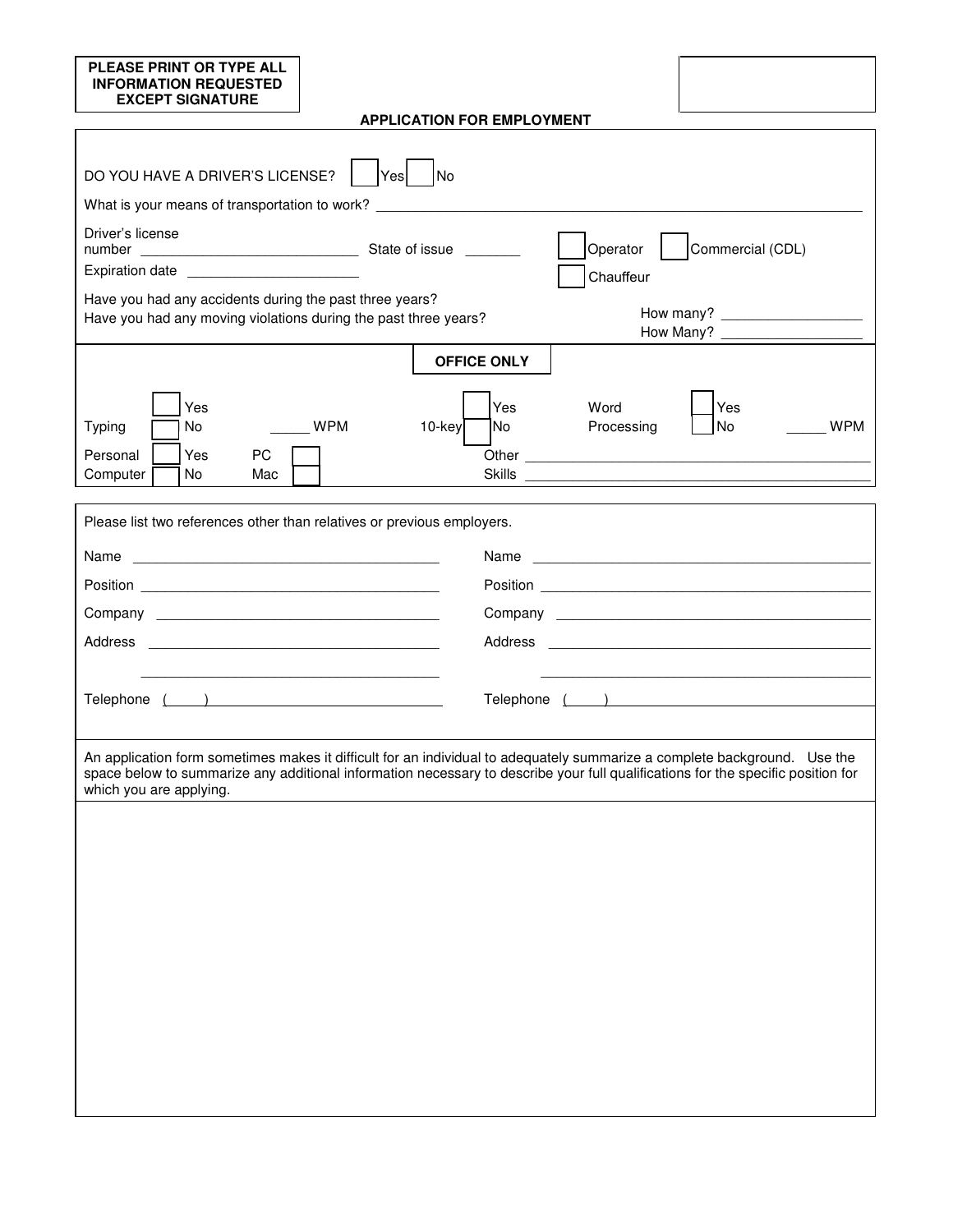# **PLEASE PRINT OR TYPE ALL INFORMATION REQUESTED EXCEPT SIGNATURE APPLICATION FOR EMPLOYMENT**  MILITARY HAVE YOU EVER BEEN IN THE ARMED FORCES?  $|$   $|$ Yes  $|$   $|$ No ARE YOU NOW A MEMBER OF THE NATIONAL GUARD?  $|$   $|$ Yes  $|$   $|$ No Specialty \_\_\_\_\_\_\_\_\_\_\_\_\_\_\_\_\_\_\_\_\_\_\_\_\_\_\_\_\_\_\_\_\_\_ Date Entered \_\_\_\_\_\_\_\_\_\_\_\_\_\_\_\_ Discharge Date \_\_\_\_\_\_\_\_\_\_\_\_\_ **Work Experience** Please list your work experience for the **past five years** beginning with your most recent job held. If you were self-employed, give firm name. **Attach additional sheets if necessary.**

| Name of employer<br>Address                                                                                                       | Name of last<br>supervisor | <b>Employment dates</b> | Pay or salary |  |  |
|-----------------------------------------------------------------------------------------------------------------------------------|----------------------------|-------------------------|---------------|--|--|
| City, State, Zip Code<br>Phone number                                                                                             |                            | From                    | Start         |  |  |
|                                                                                                                                   |                            | To                      | Final         |  |  |
|                                                                                                                                   | Your last job title        |                         |               |  |  |
| Reason for leaving (be specific)                                                                                                  |                            |                         |               |  |  |
| List the jobs you held, duties performed, skills used or learned, advancements or promotions while you worked at this<br>company. |                            |                         |               |  |  |
|                                                                                                                                   |                            |                         |               |  |  |
|                                                                                                                                   |                            |                         |               |  |  |
|                                                                                                                                   |                            |                         |               |  |  |

| Name of employer<br>Address                                                                                                       | Name of last<br>supervisor | <b>Employment dates</b> | Pay or salary |  |  |
|-----------------------------------------------------------------------------------------------------------------------------------|----------------------------|-------------------------|---------------|--|--|
| City, State, Zip Code<br>Phone number                                                                                             |                            | From                    | Start         |  |  |
|                                                                                                                                   |                            | To                      | Final         |  |  |
|                                                                                                                                   | Your Last Job Title        |                         |               |  |  |
| Reason for leaving (be specific)                                                                                                  |                            |                         |               |  |  |
| List the jobs you held, duties performed, skills used or learned, advancements or promotions while you worked at this<br>company. |                            |                         |               |  |  |
|                                                                                                                                   |                            |                         |               |  |  |
|                                                                                                                                   |                            |                         |               |  |  |
|                                                                                                                                   |                            |                         |               |  |  |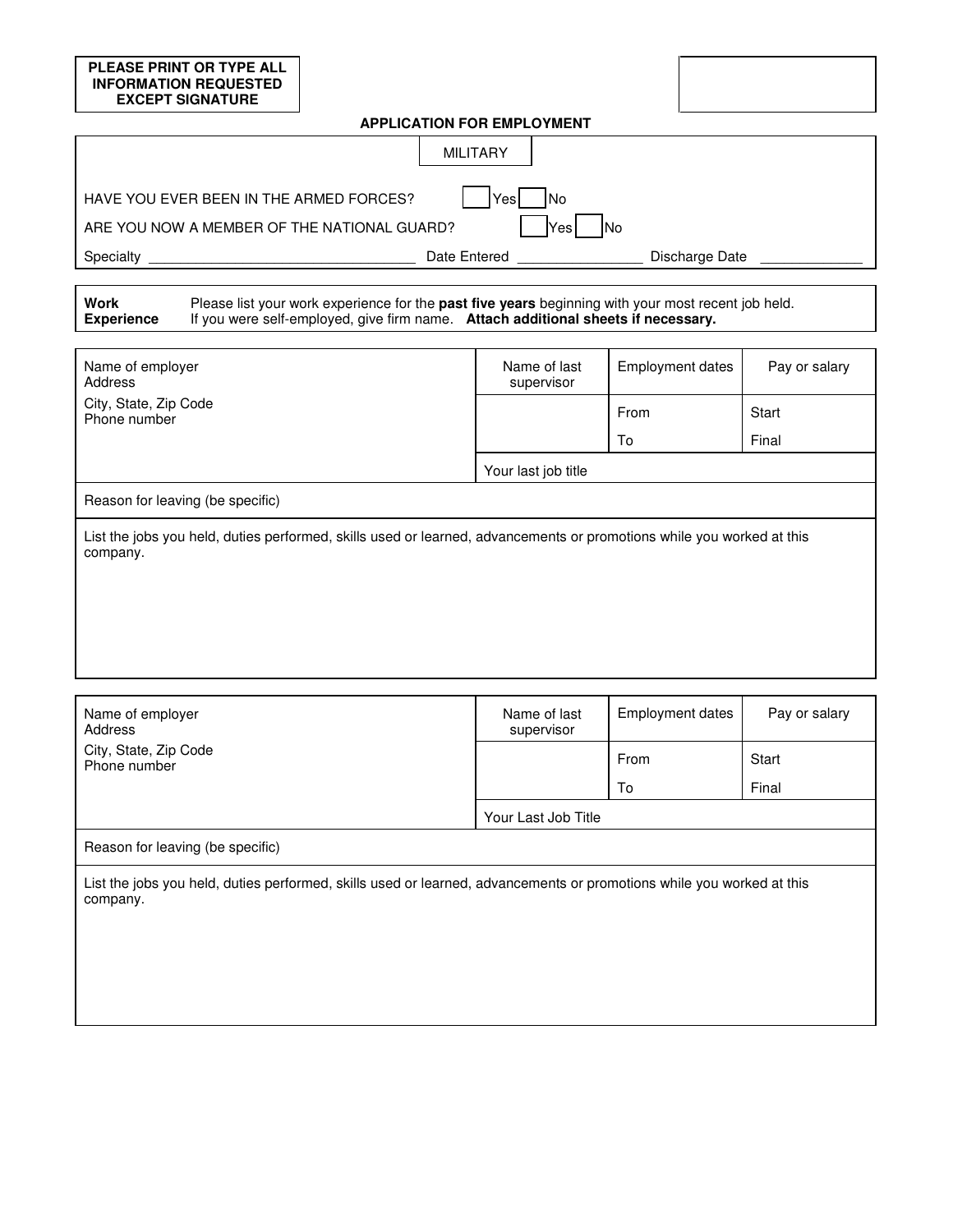#### **PLEASE PRINT OR TYPE ALL INFORMATION REQUESTED EXCEPT SIGNATURE**

### **APPLICATION FOR EMPLOYMENT**

**Work experience** Please list your work experience for the **past five years** beginning with your most recent job held. If you were self-employed, give firm name. **Attach additional sheets if necessary.**

| Name of employer<br>Address                                                                                                       | Name of last<br>supervisor | <b>Employment dates</b> | Pay or salary |  |  |
|-----------------------------------------------------------------------------------------------------------------------------------|----------------------------|-------------------------|---------------|--|--|
| City, State, Zip Code<br>Phone number                                                                                             |                            | From                    | Start         |  |  |
|                                                                                                                                   |                            | To                      | Final         |  |  |
|                                                                                                                                   | Your last job title        |                         |               |  |  |
| Reason for leaving (be specific)                                                                                                  |                            |                         |               |  |  |
| List the jobs you held, duties performed, skills used or learned, advancements or promotions while you worked at this<br>company. |                            |                         |               |  |  |
|                                                                                                                                   |                            |                         |               |  |  |
|                                                                                                                                   |                            |                         |               |  |  |
|                                                                                                                                   |                            |                         |               |  |  |

| Name of employer<br>Address                                                                                                       | Name of last<br>supervisor | <b>Employment dates</b> | Pay or salary |  |
|-----------------------------------------------------------------------------------------------------------------------------------|----------------------------|-------------------------|---------------|--|
| City, State, Zip Code<br>Phone number                                                                                             |                            | From                    | Start         |  |
|                                                                                                                                   |                            | To                      | Final         |  |
|                                                                                                                                   | Your last job title        |                         |               |  |
| Reason for leaving (be specific)                                                                                                  |                            |                         |               |  |
| List the jobs you held, duties performed, skills used or learned, advancements or promotions while you worked at this<br>company. |                            |                         |               |  |

| Did you complete this application yourself $\Box$ Yes $\Box$ No |  |
|-----------------------------------------------------------------|--|
| If not, who did?                                                |  |